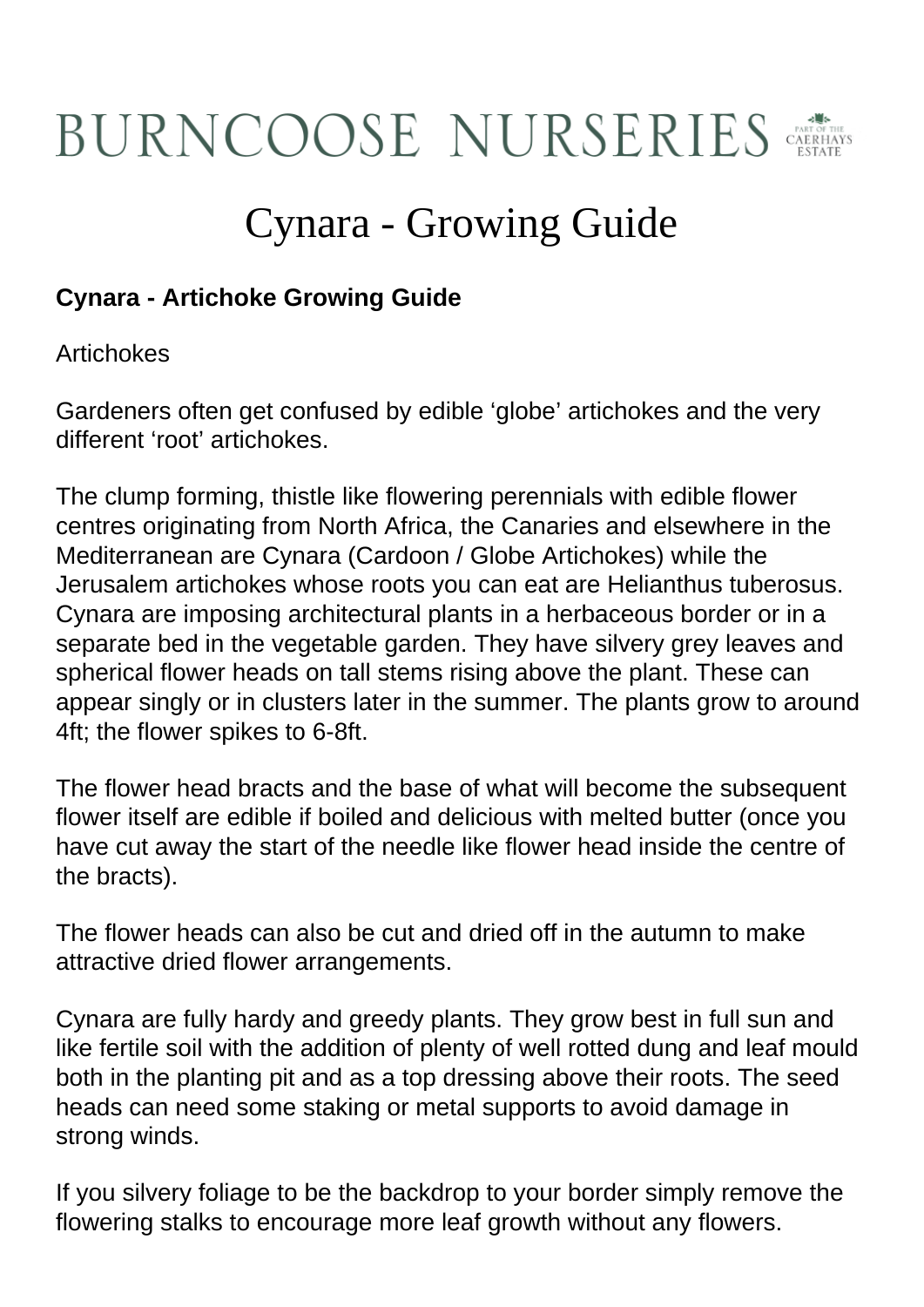Cynara carduncularis (cardoon) have smaller flower heads with more pointed spikes and less that is edible in them. Cynara scolymus (globe artichoke) have much larger flower heads which can be 3-6in across and are without spikes. These make better eating but always be careful to cut them for cooking before there is any sign of the flower head coming out which is usually in September. Cut the flower heads progressively when fully formed but still in bud from perhaps June through to August. Act before the flowers get too big and tough.





Cynara cardunculus Cynara cardunculus Cynara cardunculus







Cynara cardunculus Cynara cardunculus Cynara cardunculus







Cynara scolymus Cynara scolymus Cynara scolymus